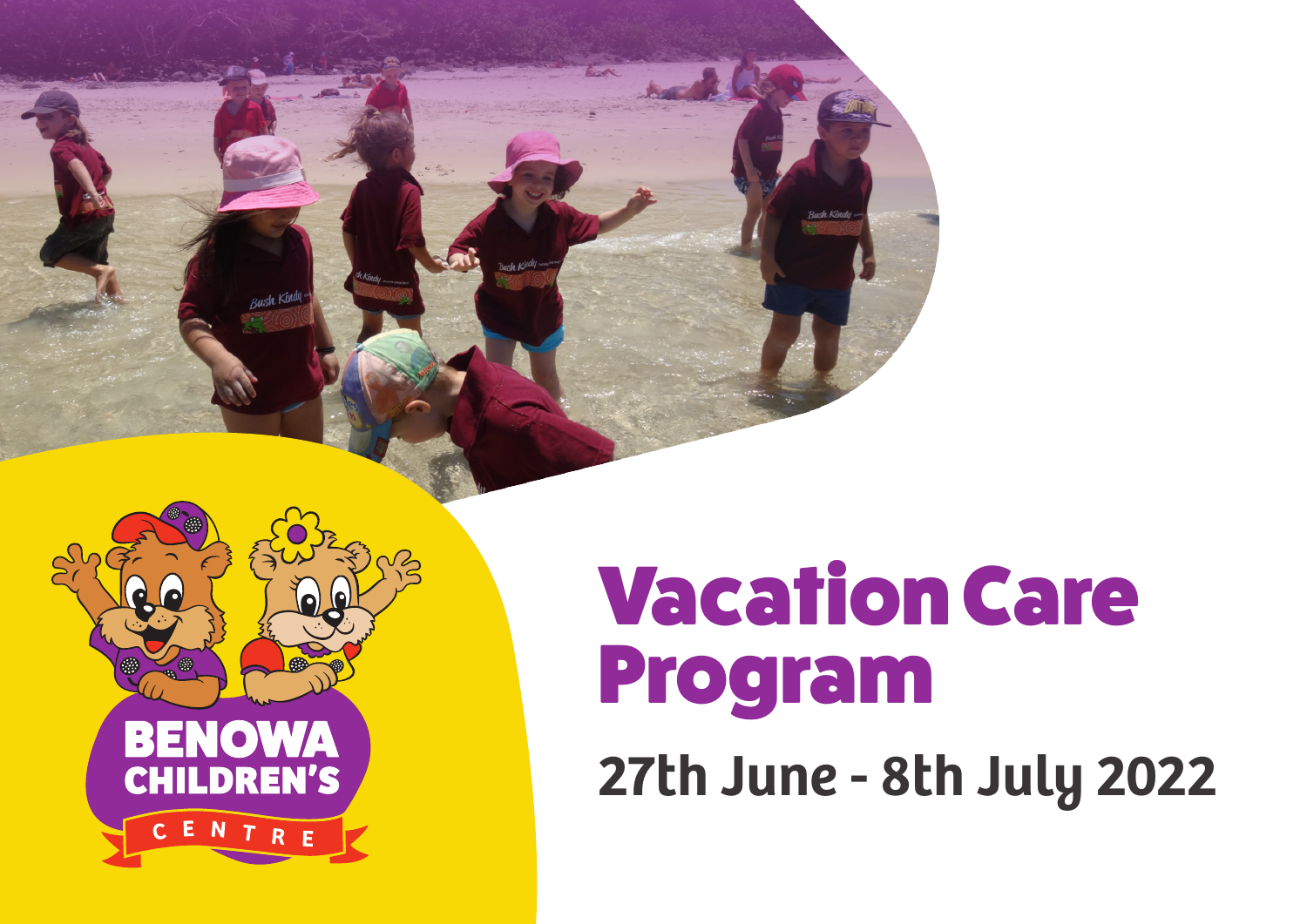# MONDAY TUESDAY WEDNESDAY THURSDAY FRIDAY

# **27th June Seaworld**

Begin the school holidays off by learning all about our beautiful oceans and the amazing creatures that call them home. We will see polar bears, dolphins, sharks, star fish, crabs, fish and the list goes on!

# **Additional Cost:**

**Annual Pass Holder: Free No Annual Pass: \$28.50**

# **Time:**

Depart service at **9:45am** Arrive at venue at **10:30am** Depart venue at **2:00pm** Arrive at service at **2:45pm**  Lunch at **12:00pm**

# **28th June Craft Day at the Service**

Join us for a day of creative arts! The children will spend the day at the service creating fishing rods with Mr. Gary and Uncle Allan, painting with Miss Da and learning origami with Miss Kazue.

# **Additional Cost:** FREE

**Time:**  All day! Lunch at **12:00pm**

# **29th June HOTA**

Spend the day exploring all what HOTA has to offer. We will spend the day playing ball games in the park and visiting the Bricktionary exhibition.

# **Additional Cost:** \$9.50

## **Time:**

Depart service at **10.00am** Arrive at venue at **10:15am** Depart venue at **2:30pm** Arrive at service at **2:45pm**  Lunch at **12:00pm**

# **30th June Australia Fair Movies**

Sit back, relax and enjoy a day at the movies. We will be watching a PG rated movie whilst enjoying pop-corn.

# **Additional Cost:**

## **Time:**

Time will depend on movie choice. Lunch time depends on movie choice and will be in service.

# **1st July Mermaid Putt-Putt**

Test your golfing skills at our most favored vacation venue. Enjoy unlimited Putt-Putt across 3 courses and enjoy lunch in the Jungle Retreat.

# \$13.00 **Additional Cost:** \$14.00

# **Session 1 Time:**

**10:00am – 1:00pm**

Depart service at **9:15am** Arrive at venue at **10:00am** Lunch at **12:00pm** Depart venue at **1:00pm** Arrive at service at **1:30pm**

# **Session 2 Time:**

**12:00pm – 2:00pm** Depart service at **11:15am** Arrive at venue at **12:00pm** Lunch at **12:00pm** Depart venue at **2:00pm** Arrive at service at **2:30pm**